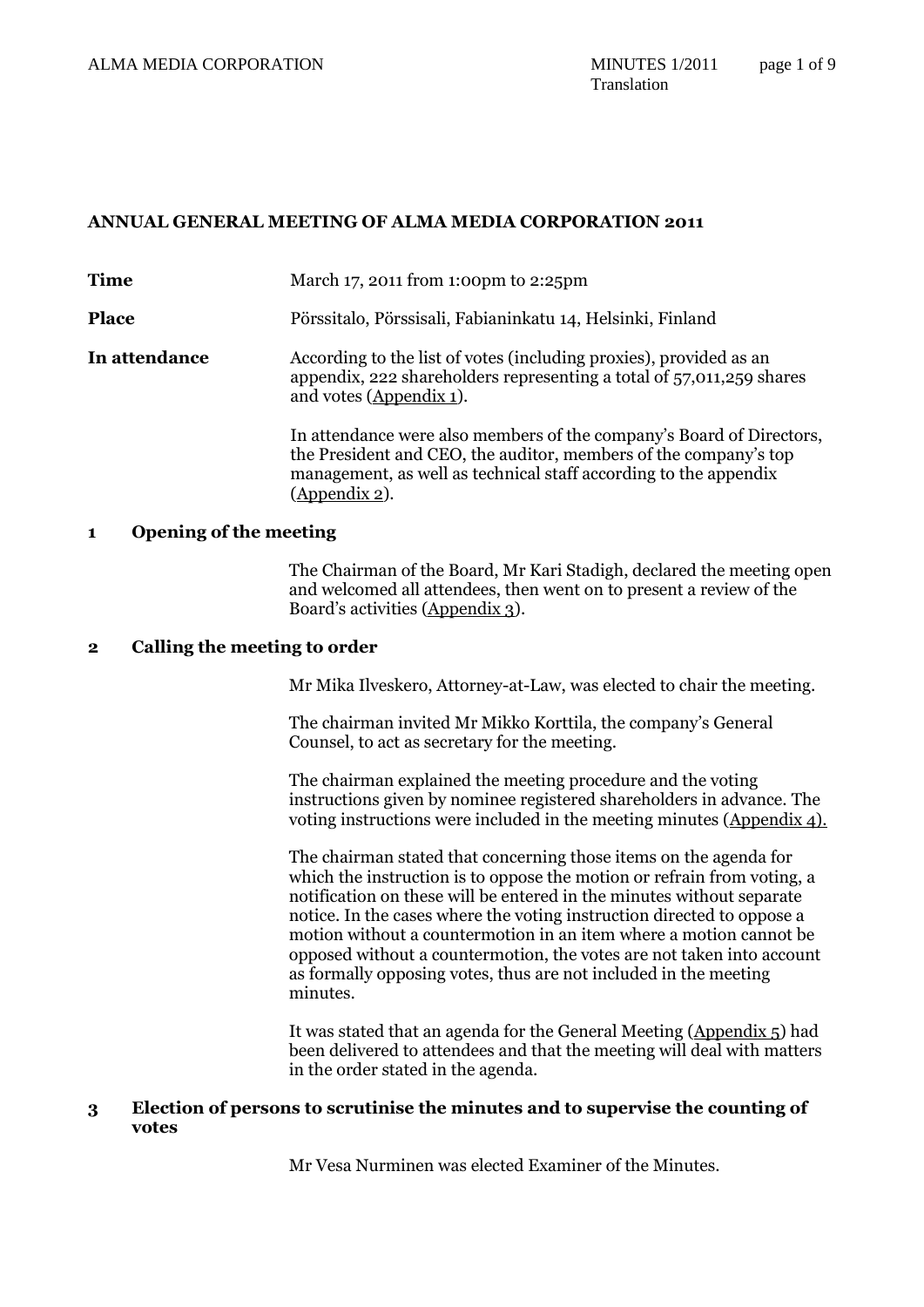It was stated that vote counting shall be performed by Euroclear Finland Oy using their technology for the purpose. Mr Juha-Petri Loimovuori and Ms Terhi Raveala were elected supervisors of vote counting.

# **4 Recording the legality of the meeting**

It was stated that according to Article 8 of the Articles of Association, the invitation to an Annual General Meeting shall be delivered as follows:

*"General Meetings shall be announced in at least three newspapers published by the company or its subsidiary or else in writing to shareholders by registered letter not earlier than three (3) months and not later than three (3) weeks prior to the meeting date. The invitation to a General Meeting shall, however, be delivered no later than nine (9) days before the record date for the meeting."*

It was stated that according to the Limited Liability Companies Act and the Article 8 of the Articles of Association, the invitation should have been published not earlier than December 17, 2010 and not later than February 24, 2011.

It was stated that according to a decision by the Board of Directors, the invitation to the Annual General Meeting was published in the newspapers Kauppalehti, Aamulehti and Iltalehti on February 21, 2011 (Appendices 6-8). In addition, the meeting was notified by a Stock Exchange Release on February 16, 2011, from which date the invitation had also been available on the company's website.

It was stated that the decisions proposed by the Board of Directors and its committees had been available on the company's website from February 16, 2011, and the financial statements from February 24, 2011, meaning that the documents had been presented and available not later than three weeks before the Annual General Meeting as required by the Limited Liability Companies Act.

It was stated that the invitation to the Annual General Meeting had been delivered in accordance with the Limited Liability Companies Act and the Articles of Association.

It was recorded that the meeting was legal.

## **5 Recording the attendance at the meeting and adoption of the list of votes**

The list of attendees and the list of votes as per the situation at the commencement of the meeting was presented, according to which 222 shareholders were present either in person or represented by a legal representative or proxy representative. It was recorded that 57,011,259 shares and votes were represented at the meeting when it commenced, representing approximately 76% of all shares and votes.

The list of attendees and the list of votes at the commencement of the meeting were recorded as an Appendix to the minutes (Appendix 1). It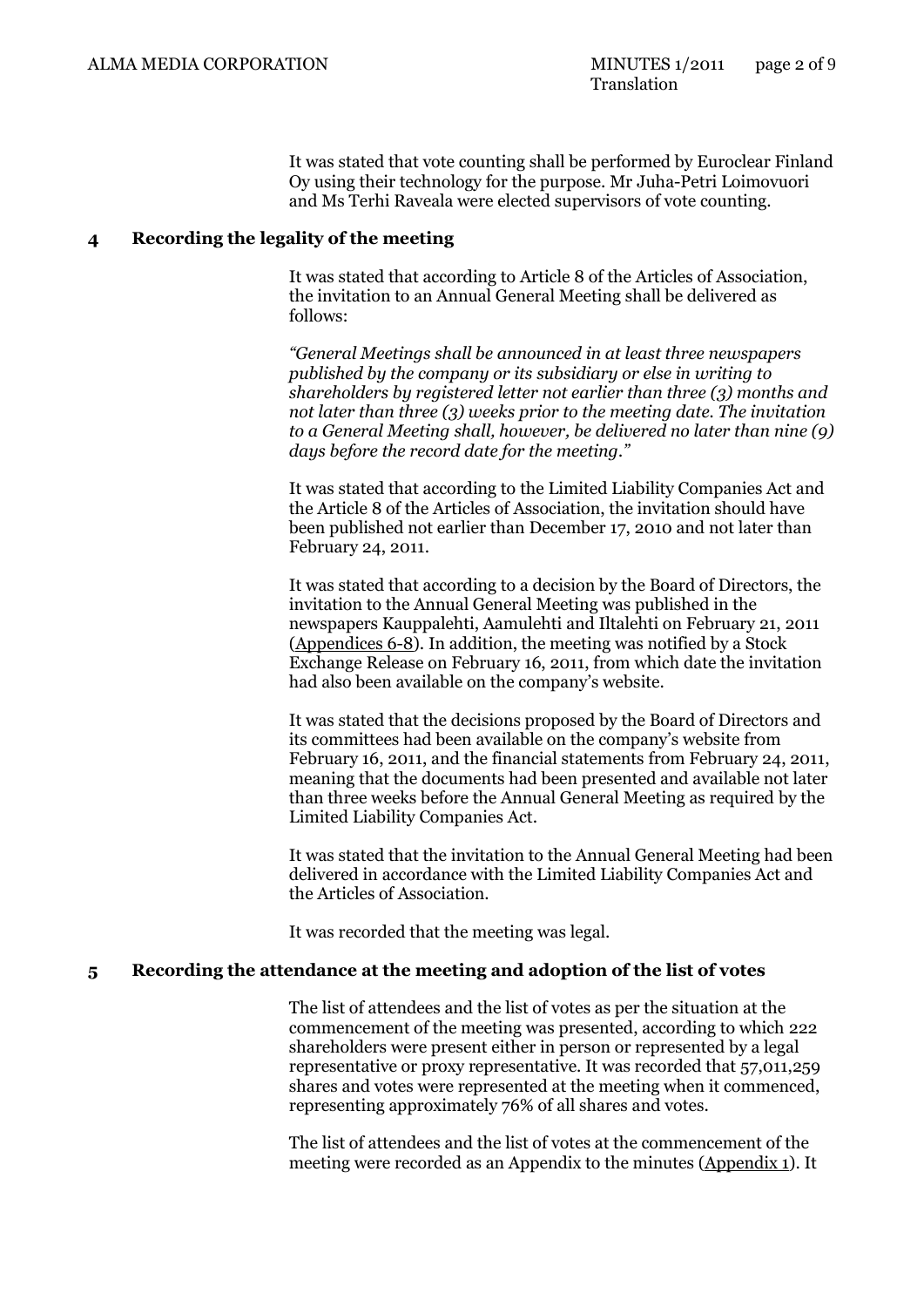was stated that the list of votes will be confirmed to correspond to the attendance at the meeting if any voting is undertaken.

It was stated that the list of shareholders was available at the Annual General Meeting.

# **6 Presentation of the financial statements, the report of the Board of Directors and the auditor's report for the year 2010**

It was stated that the documents relating to the company's financial statements for 2010 had been available to the attendants of the meeting on the company's website from February 24, 2011. In addition, the documents relating to the company's financial statements were included in the Financial Review that had been available for the attendants at the commencement of the meeting.

The President and CEO of the company, Mr Kai Telanne, presented the CEO's review (Appendix 9) as well as the financial statements and the report by the Board of Directors (Appendix 10).

The secretary of the meeting read the opinion section of the auditors' report (Appendix 11).

The financial statements, report by the Board of Directors and the auditors' report were taken as read.

# **7 Adoption of the financial statements**

It was stated that the auditors of the company had presented as their opinion that

- the consolidated financial statements give a true and fair view of the financial position, financial performance and cash flows of the group;
- the financial statements and the report by the Board of Directors give a true and fair view of the financial performance and financial position of both the group and the parent company; and
- the information in the report of the Board of Directors is consistent with the information in the financial statements.

The consolidated financial statements as well as the parent company financial statements for the year 2010 were adopted.

# **8 Resolution on the use of the profit shown on the balance sheet and the payment of dividend**

It was stated that the distributable funds of the parent company on December 31, 2010 totalled EUR 56,858,658.31 and that there are 75,052,523 shares entitled to dividends.

It was stated that the Board of Directors had proposed dividend payment of EUR 52,536,766.10 for the financial year 2010, or EUR 0.70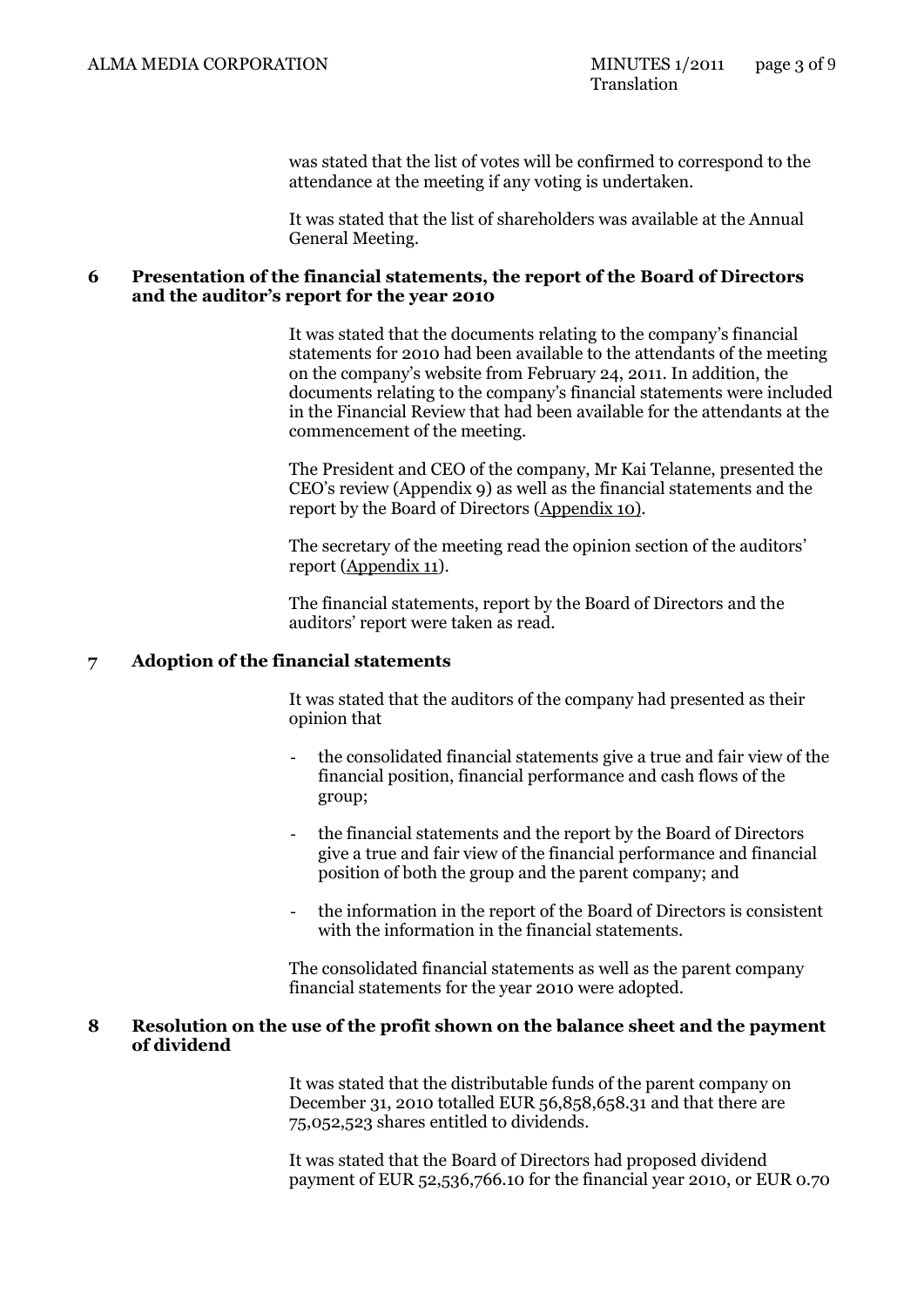per share. According to the proposal, dividends are paid to shareholders who are entered in Alma Media Corporation's list of shareholders maintained by Euroclear Finland  $\overline{Oy}$  on the record date, March 22, 2011. According to the proposal, the dividend payment date is March 29, 2011.

The chairman stated that the auditors' report for Alma Media Corporation does not include any mention of the Board's proposal on the distribution of profits or the handling of the financial result being in controversy with the Limited Liability Companies Act or with the Articles of Association.

It was decided according to the proposal by the Board of Directors that a dividend of EUR 0.70 per share be paid for the financial period 2010. The dividend is paid to shareholders who are entered in Alma Media Corporation's list of shareholders maintained by Euroclear Finland Oy on the record date, March 22, 2011. The dividend payment date is March 29, 2011.

## **9 Resolution on the discharge of the members of the Board of Directors and the CEO from liability**

The chairman stated that the resolution on the discharge from liability concerns the following persons:

- Kari Stadigh, chairman of the Board,
- Seppo Paatelainen, deputy chairman of the Board,
- Lauri Helve, member of the Board,
- Kai Seikku, member of the Board,
- Erkki Solja, member of the Board,
- Catharina Stackelberg- Hammarén, member of the Board,
- Harri Suutari, member of the Board, and
- Kai Telanne, President and CEO.

The chairman further stated that the auditors' report of Alma Media Corporation does not include any mention of the company's management being guilty of any deed or negligence that might incur damages to the company or that the company's management has acted against the law or the Articles of Association.

It was decided that the members of the Board of Directors and the President and CEO be discharged from liability for the financial period 2010.

# **10 Resolution on the remuneration of the members of the Board of Directors**

The present remuneration and compensation for travel expenses for the members of the Board of Directors were read.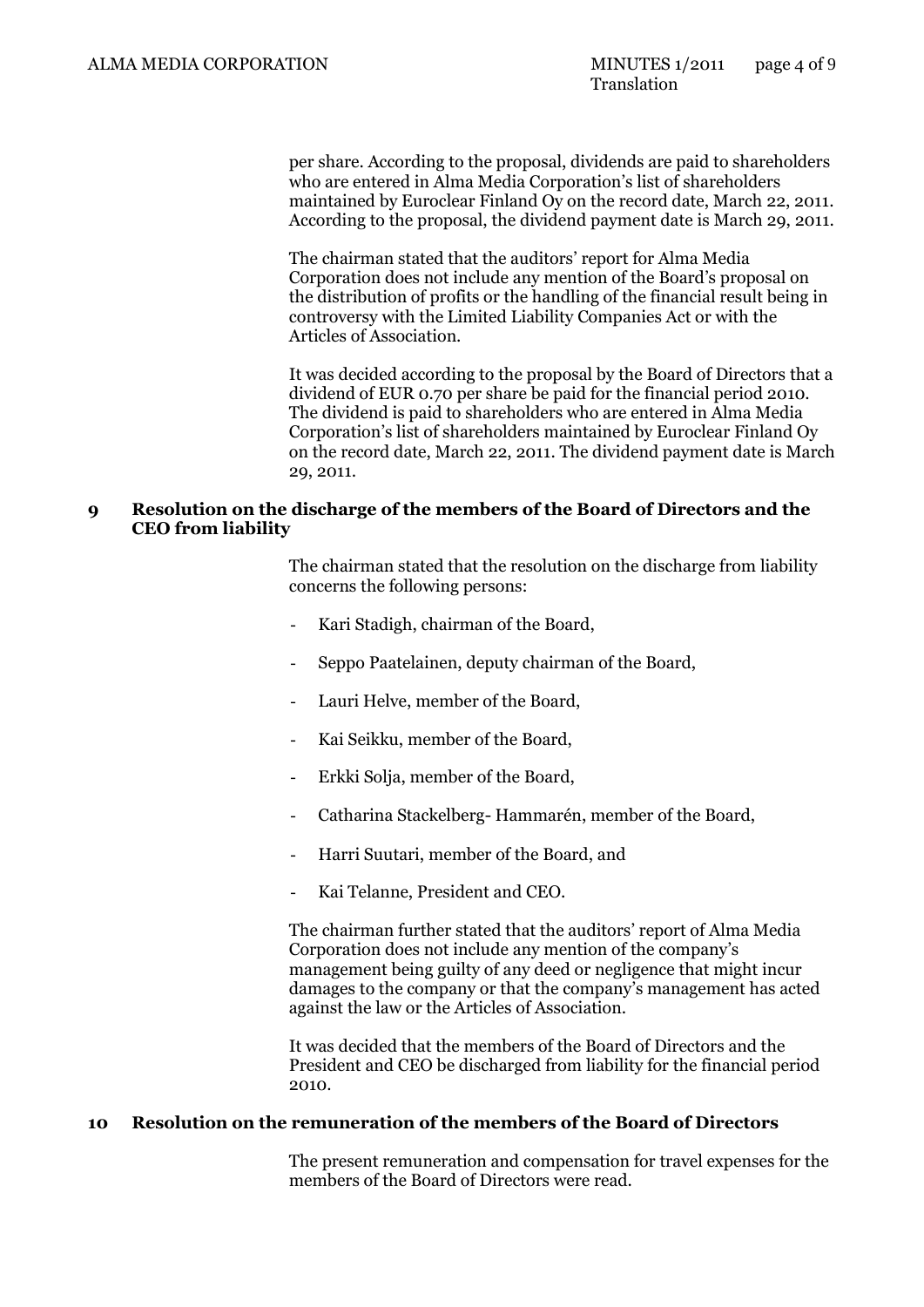It was stated that the Board's Nomination and Compensation Committee had proposed that the remuneration of the members of the Board be increased because it has remained unchanged since 2005, and that to the members to be elected in the Annual General Meeting to the Board of Directors for the period ending at the close of the Annual General Meeting of 2012 will be paid the annual fees as follows:

- the chairman of the Board EUR 33,000 per year,
- the deputy chairman EUR 27,000 per year
- other members EUR 22,000 per year.

According to the proposal, the annual fees for the members of the Board be paid in Alma Media Corporation shares by acquiring for the members a number of shares corresponding to approximately 40% of the full amount of the annual remuneration, and the remainder in money for taxation purposes. Shares thus acquired may not be transferred until the recipient's membership in the Board has ended. In case shares cannot have been acquired until the end of 2011, for example because of pending insider transactions, the full annual remuneration is paid in money.

It was stated that the Board's Nomination and Compensation Committee had further proposed that the meeting fees remain unchanged and that the chairmen of the Board and its Committees would be paid a fee of EUR 1,000, the deputy chairmen EUR 700 and the members EUR 500 for each meeting of the Board and the Committees they attend. According to the proposal, the travel expenses of the members of the Board are compensated according to the company's travel policy.

The Annual General Meeting resolved to pay the annual and meeting fees for the members of the Board of Directors and to confirm the compensation criteria of travel expenses in accordance with the proposal by the Board's Nomination and Compensation Committee.

# **11 Resolution on the number of members of the Board of Directors**

It was stated that according to Article 4 of the Articles of Association, a Board of Directors comprising no less than three (3) and no more than nine (9) ordinary members shall be responsible for the management of the company and the appropriate organisation of its operation.

It was stated that the Board of Directors currently comprises seven (7) members.

It was stated that the Board's Nomination and Compensation Committee had proposed that it should be confirmed that the number of Board members remains at seven (7).

It was decided according to the proposal by the Board's Nomination and Compensation Committee that seven (7) members be elected to the Board of Directors.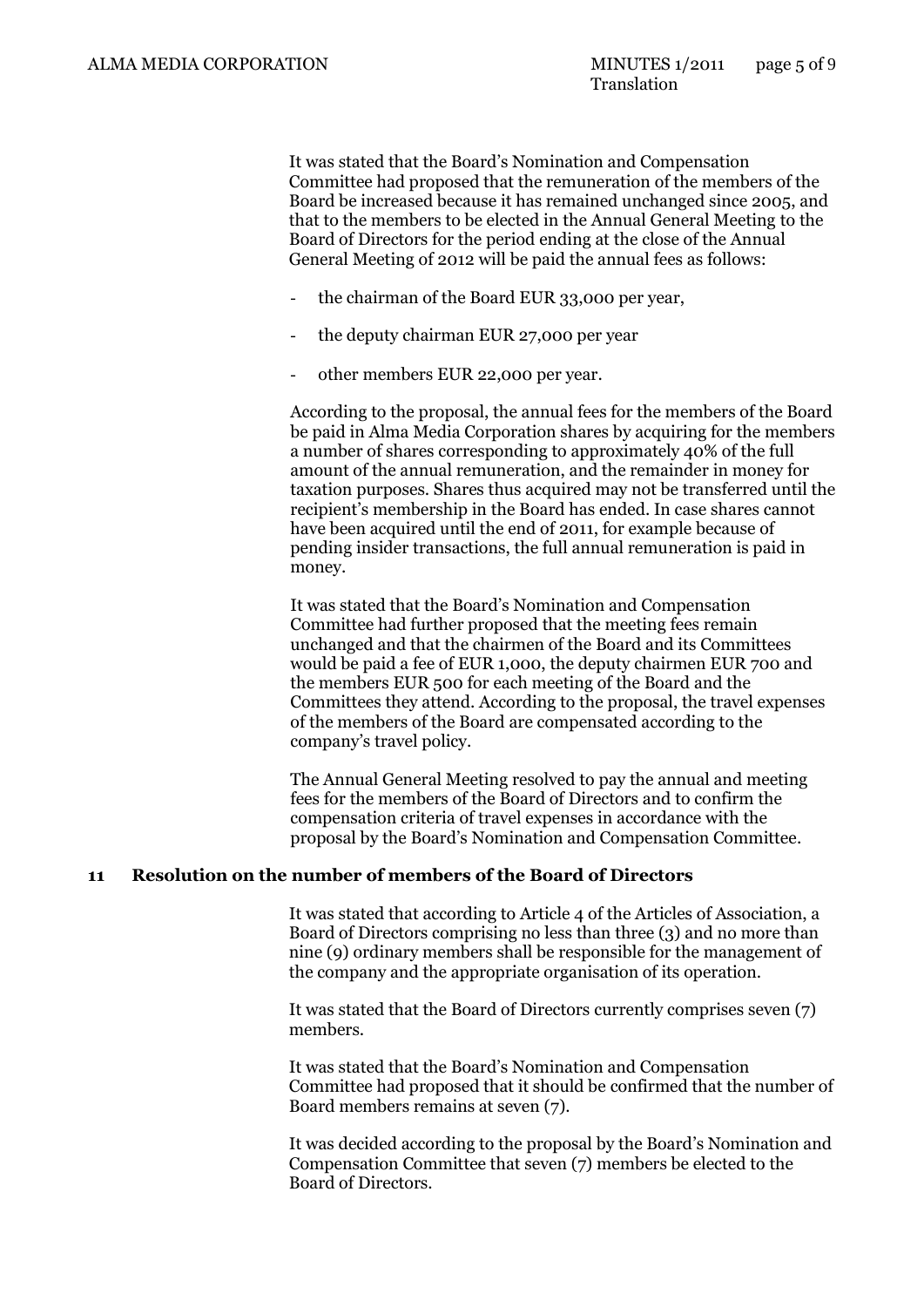# **12 Election of members of the Board of Directors**

It was stated that according to Article 4 of the Articles of Association, the term of office of a member of the Board of Directors shall be one (1) year, ending at the close of the Annual General Meeting following his or her election.

It was stated that the present members of the Board are Kari Stadigh (chairman), Seppo Paatelainen (deputy chairman), Lauri Helve, Kai Seikku, Erkki Solja, Catharina Stackelberg-Hammarén and Harri Suutari.

It was stated that Mr Kari Stadigh and Mr Lauri Helve, members of the Board, had announced their unavailability for membership in Alma Media Corporation's Board of Directors.

It was stated that the Board's Nomination and Compensation Committee had proposed that Seppo Paatelainen, Kai Seikku, Erkki Solja, Catharina Stackelberg-Hammarén and Harri Suutari be re-elected and Mr Timo Aukia, Managing Director of Timo Aukia Oy, and Mr Petri Niemisvirta, Managing Director of Mandatum Life Insurance Company Limited as the Board's ordinary members for the new term ending at the close of the next ordinary annual general meeting of shareholders.

It was stated that all proposed members of the Board had given their consent.

Further, it was stated that shareholders representing more than half of the company's shares and votes had notified they second the proposal by the Board's Nomination and Compensation Committee.

It was decided according to the proposal by the Board's Nomination and Compensation Committee that Timo Aukia, Petri Niemisvirta, Seppo Paatelainen, Kai Seikku, Erkki Solja, Catharina Stackelberg-Hammarén and Harri Suutari be elected members of the Board of Directors for the term ending at the close of the next ordinary annual general meeting following the election.

#### **13 Resolution on the remuneration of the auditor**

It was stated that the Board had, according to the recommendation of the Audit Committee, proposed that the auditors be compensated according to the invoice which is based on the agreed charging criteria.

It was decided according to the proposal by the Board that the auditors be compensated based on their invoice.

# **14 Election of auditor(s)**

It was stated that according to Article 7 of the Articles of Association, the company shall have at least one (1) auditor, who shall have one (1) deputy, for the purpose of auditing the company's accounts and administration. An auditing firm can also be appointed auditor. If an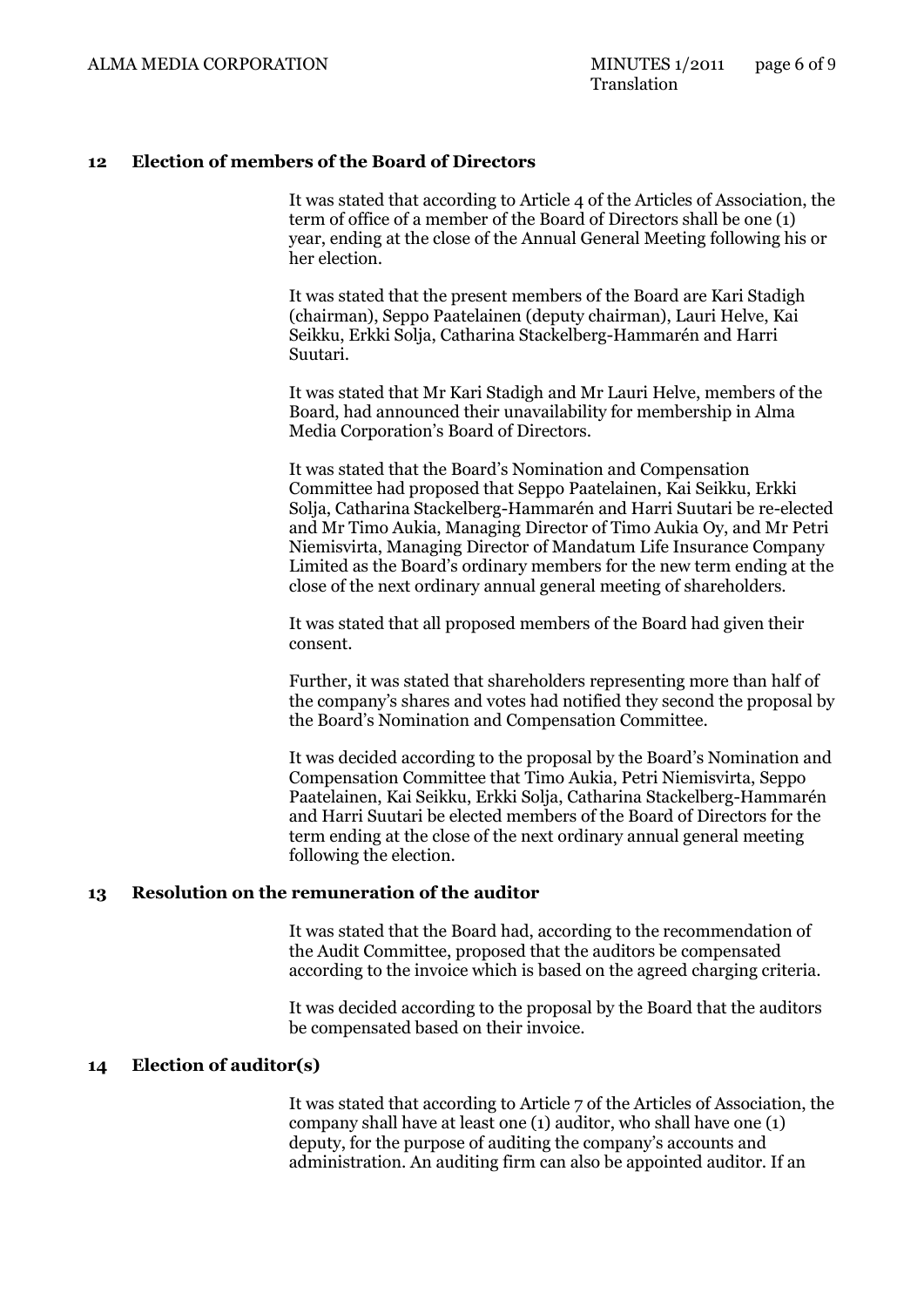auditing firm approved by the Central Chamber of Commerce in Finland is appointed auditor, no deputy is required.

It was stated that according to Article 7 of the Articles of Association, the term of office of the auditors is the financial year and their duties shall cease at the close of the following ordinary annual general meeting.

It was stated that the auditing firm Ernst & Young Oy, with Mr Harri Pärssinen, Certified Public Accountant as the responsible auditor, had acted as the company's auditor.

It was stated that the Board had, according to the recommendation of the Audit Committee, proposed that the auditing firm Ernst & Young Oy be re-elected as auditor for the company for the financial period of 2011.

It was decided according to the Board's proposal that the auditing firm Ernst & Young Oy be elected the company's auditor for the financial period 2011 with their duties ceasing at the close of the following ordinary annual general meeting. It was noted that the auditing firm Ernst & Young Oy had notified that Mr Harri Pärssinen, Certified Public Accountant, will be the responsible auditor.

# **15 Authorisation to the Board of Directors to decide on a share issue**

It was stated that the Board had proposed that the Annual General Meeting authorise the Board to decide on a share issue as follows:

The authorisation would entitle the Board to issue a maximum of 7,500,000 shares. This proposed maximum amount of shares corresponds to approximately 10% of the total number of shares of the company. The share issue could be implemented by issuing new shares or transferring shares presently in possession of the company. The authorisation would entitle the Board to decide on a directed share issue, which would entail deviating from the pre-emption rights of shareholders. The Board could use the authorisation in one or more parts.

The Board could use the authorisation for developing the capital structure of the company, widening the ownership base, financing or realising acquisitions or other similar arrangements, or for other purposes decided upon by the Board. The authorisation could not, however, be used for incentive programmes for the management or key personnel of the company.

It is proposed that the authorisation be effective until March 17, 2016.

Shareholder Mr Jaakko Ravald requested that the Board changes its proposal regarding its validity, to be effective for eighteen (18) months or two (2) years a maximum. According to Mr Ravald, it would be in line with good governance practises that the Board would renew its proposal on the authorisation to decide on a share issue at least every two years.

Mr Seppo Paatelainen, the deputy chairman of the Board, stated on behalf of the Board that based on the request, the Board alters its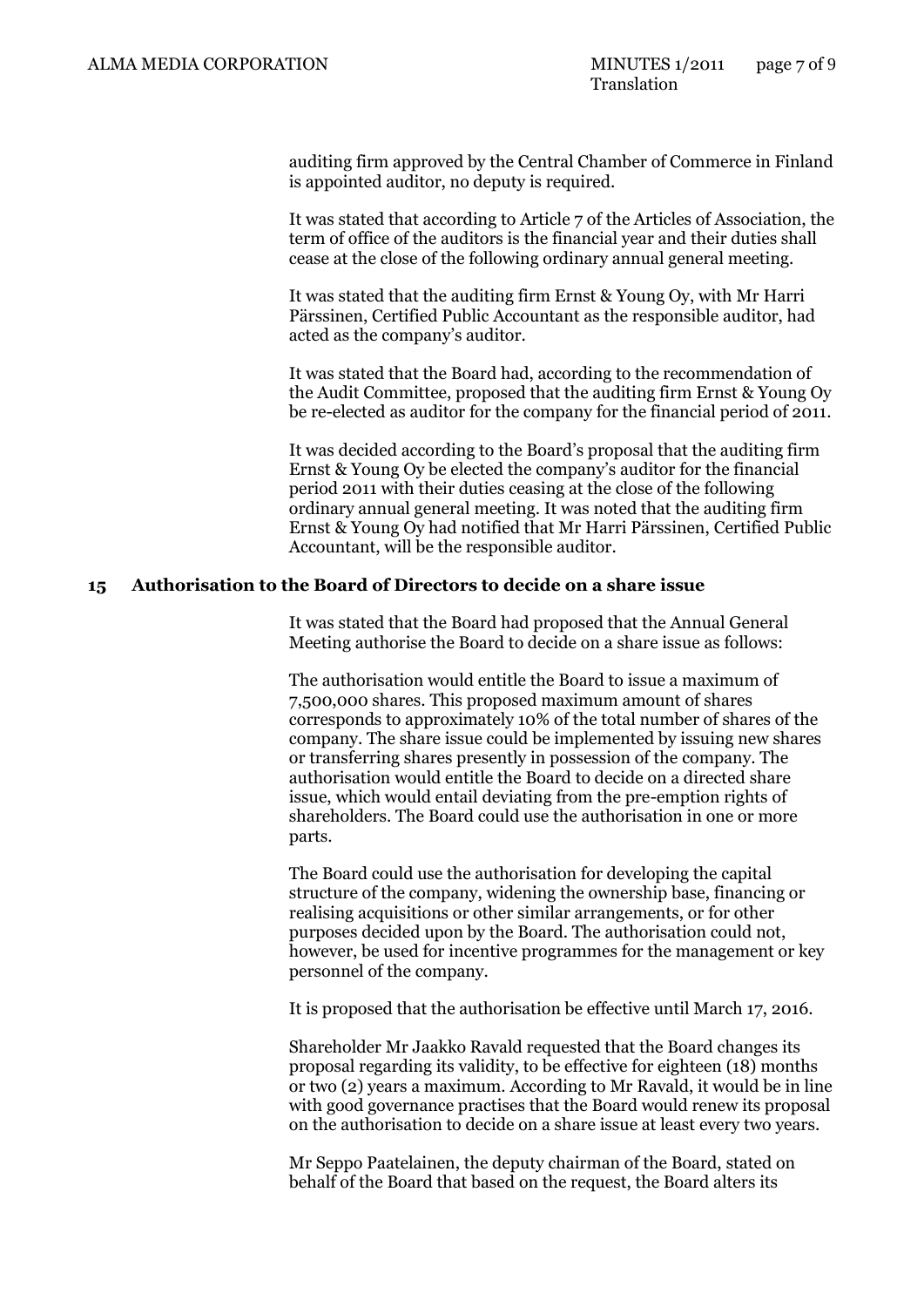proposal regarding the validity of the authorisation and proposes that the authorisation were effective for two years, until March 17, 2013.

The Annual General Meeting decided to authorise the Board of Directors to decide on a share issue as follows:

The authorisation entitles the Board to issue a maximum of 7,500,000 shares. This proposed maximum amount of shares corresponds to approximately 10% of the total number of shares of the company. The share issue can be implemented by issuing new shares or transferring shares presently in possession of the company. The authorisation entitles the Board to decide on a directed share issue, which entails deviating from the pre-emption rights of shareholders. The Board may use the authorisation in one or more parts.

The Board may use the authorisation for developing the capital structure of the company, widening the ownership base, financing or realising acquisitions or other similar arrangements, or for other purposes decided upon by the Board. The authorisation may not, however, be used for incentive programmes for the management or key personnel of the company.

The authorisation is effective until March 17, 2013.

#### **16 Authorisation to the Board of Directors to decide upon donations to good causes**

The Secretary to the Annual General Meeting presented the proposal by the Board of Directors, suggesting that the Annual General Meeting authorise the Board of Directors to decide on a donation of no more than 150,000 euro to universities for supporting sciences and art. The authorisation would entitle the Board to make a more detailed decision on whether the sum is donated to one or more universities, as well as on other terms and conditions of the donation. It was proposed that this authorisation be effective until the next Annual General Meeting, however no longer than June 30, 2012.

The Annual General Meeting decided to authorise the Board of Directors to decide upon donations to good causes in accordance with the proposal by the Board of Directors.

## **17 Closing of the meeting**

The chairman stated that all matters in the invitation to the meeting had been dealt with.

The chairman stated that the minutes of the meeting will be available to shareholders no later than two weeks from the meeting, that is, on March 31, 2011, on the company's website.

The chairman thanked the participants of the meeting and declared the meeting closed.